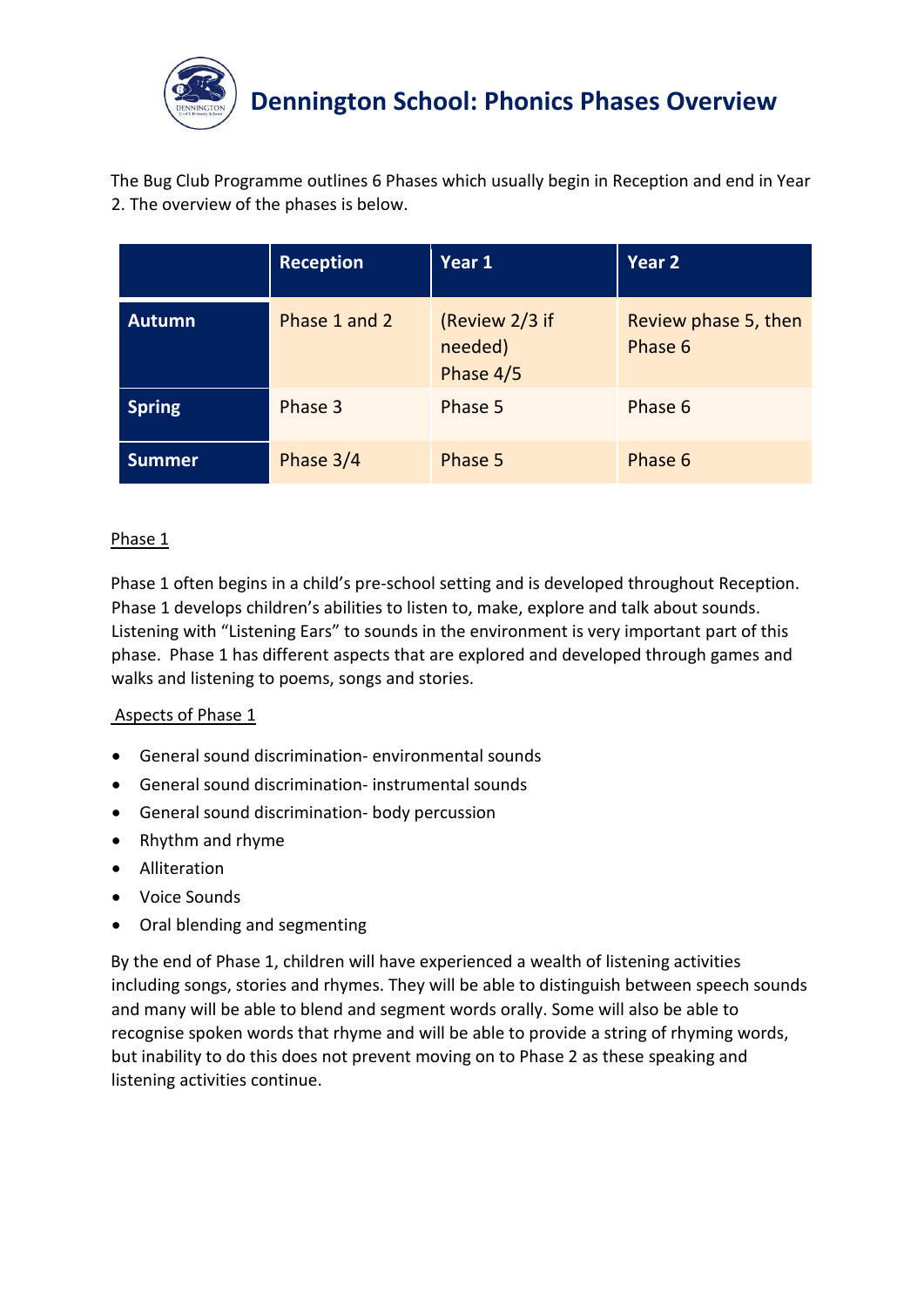## Phase 2

The purpose of this Phase is to teach at least 19 letters and move children on from oral blending and segmenting to using letters/ graphemes. By the end of Phase 2, many children should be able to read some short words using a vowel and consonant such as 'it, as, up' and vowel, consonant, vowel words such as 'cat, dog, hat' etc. During Phase 2, the children will be introduced to reading two-syllable words and simple captions. They will also learn to read some 'tricky words'.

Phase 2 Sounds

| s  a   t   p   i   n   g   o   c   k   ck |  |  |  |  |  |
|-------------------------------------------|--|--|--|--|--|
| e   u   r   h   b   f   ff   l   ll   ss  |  |  |  |  |  |

#### Phase 2 tricky words to read

| $\vert$ no $\vert$ go $\vert$ to $\vert$ the $\vert$ into $\vert$ |
|-------------------------------------------------------------------|
|-------------------------------------------------------------------|

## By the end of Phase 2 children should:

- $\checkmark$  give the sound when shown any Phase 2 grapheme.
- $\checkmark$  find any Phase 2 grapheme, from a display, when given the sound.
- $\checkmark$  be able to orally blend and segment CVC words such as 'cat' or dog'.
- $\checkmark$  be able to blend and segment in order to read and spell words such as: if, am, on, up.

## Phase 3

The purpose of Phase 3 is to teach another 25 graphemes, most of them comprising two letters (e.g. oa), so the children can represent phonemes (sounds) by a grapheme (letters). Children also continue to practise CVC blending and segmentation in this phase and will apply their knowledge of blending and segmenting to reading and spelling simple twosyllable words and captions. They will learn letter names, learn to read some more tricky words and begin to spell some tricky words.

Phase 3 sounds

|  |                |  |  |  | v   w   x   y   z   zz   qu   ch   sh   th            |  |
|--|----------------|--|--|--|-------------------------------------------------------|--|
|  |                |  |  |  | ng   ai   ee   igh   oa   oo   ar   or   ur   ow   oi |  |
|  | ear air ure er |  |  |  |                                                       |  |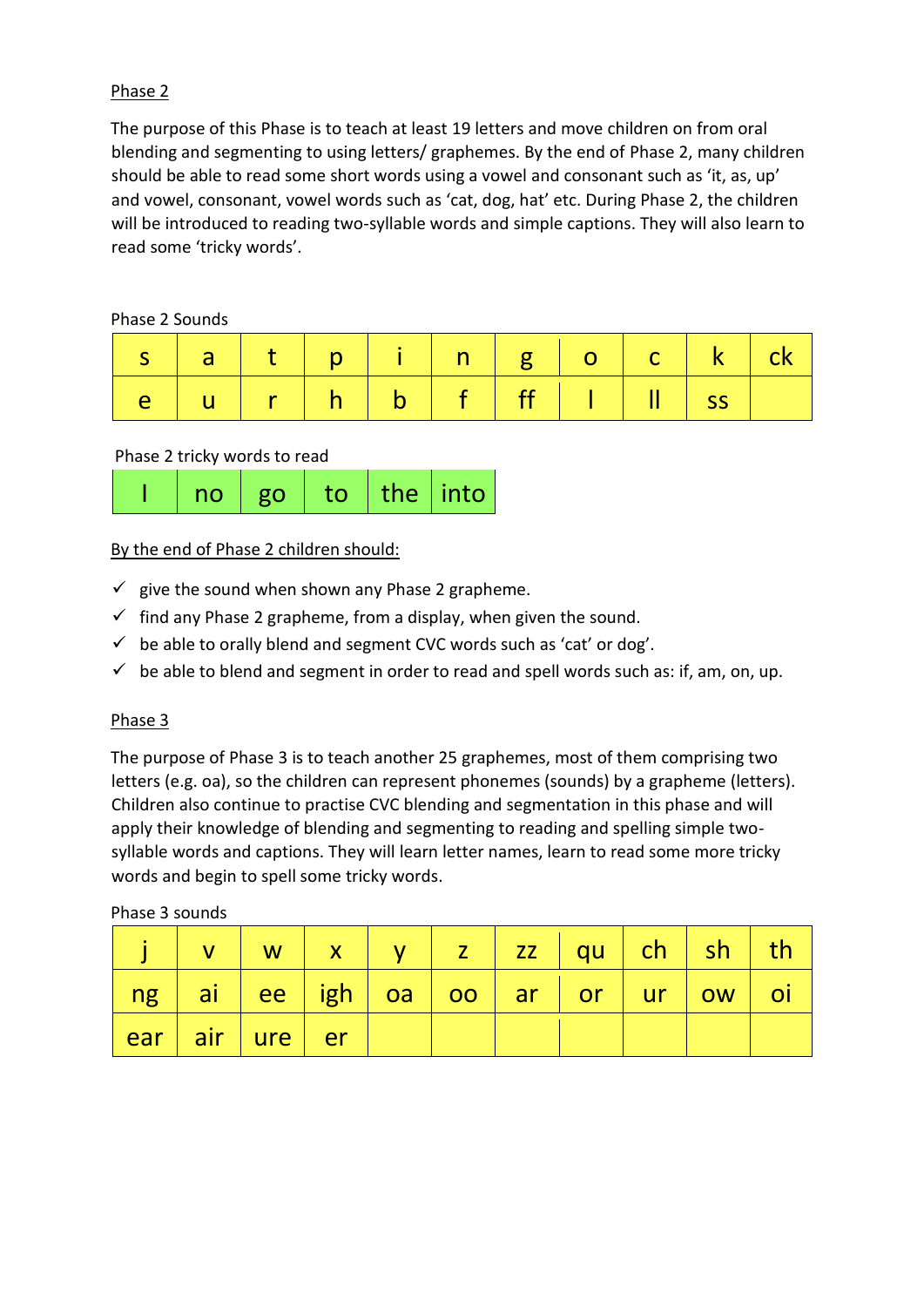Phase 3 tricky words to read he she we me be was my you her they all are

#### Phase 3 tricky words to spell

| to the go no |
|--------------|
|--------------|

#### By the end of Phase 3 children should:

- $\checkmark$  give the sound when shown all Phase 2 and Phase 3 graphemes.
- $\checkmark$  be able to blend and read CVC words (e.g. single-syllable words consisting of Phase 2 and Phase 3 graphemes, such as 'fish' or 'goat'.)
- $\checkmark$  be able to segment and make a phonemically plausible attempt at spelling words using Phase 2 and Phase 3 graphemes, such as 'b-oa-t.'

#### Phase 4

The purpose of Phase 4 is to consolidate children's knowledge of graphemes in reading and spelling words containing adjacent consonants and polysyllabic words. For example, words which begin with the adjacent consonants 'str, thr, spl' and contain more than one syllable, such as 'splashing'. There are no new sounds to learn in this phase.

#### Phase 4 tricky words for reading

| some | one  | said  | come | do   | <b>SO</b> | were |
|------|------|-------|------|------|-----------|------|
| when | have | there | out  | like | little    | what |

## Phase 4 tricky words to spell

By the end of Phase 4 children should:

- $\checkmark$  give the sound when shown any Phase 2 and Phase 3 grapheme.
- $\checkmark$  be able to read words containing adjacent consonants (e.g. spl, thr, str such as string.)  $\checkmark$ be able to blend and read words containing more than one syllable, such as farmyard.
- $\checkmark$  read CVC words at speed, along with the tricky words from the previous phases.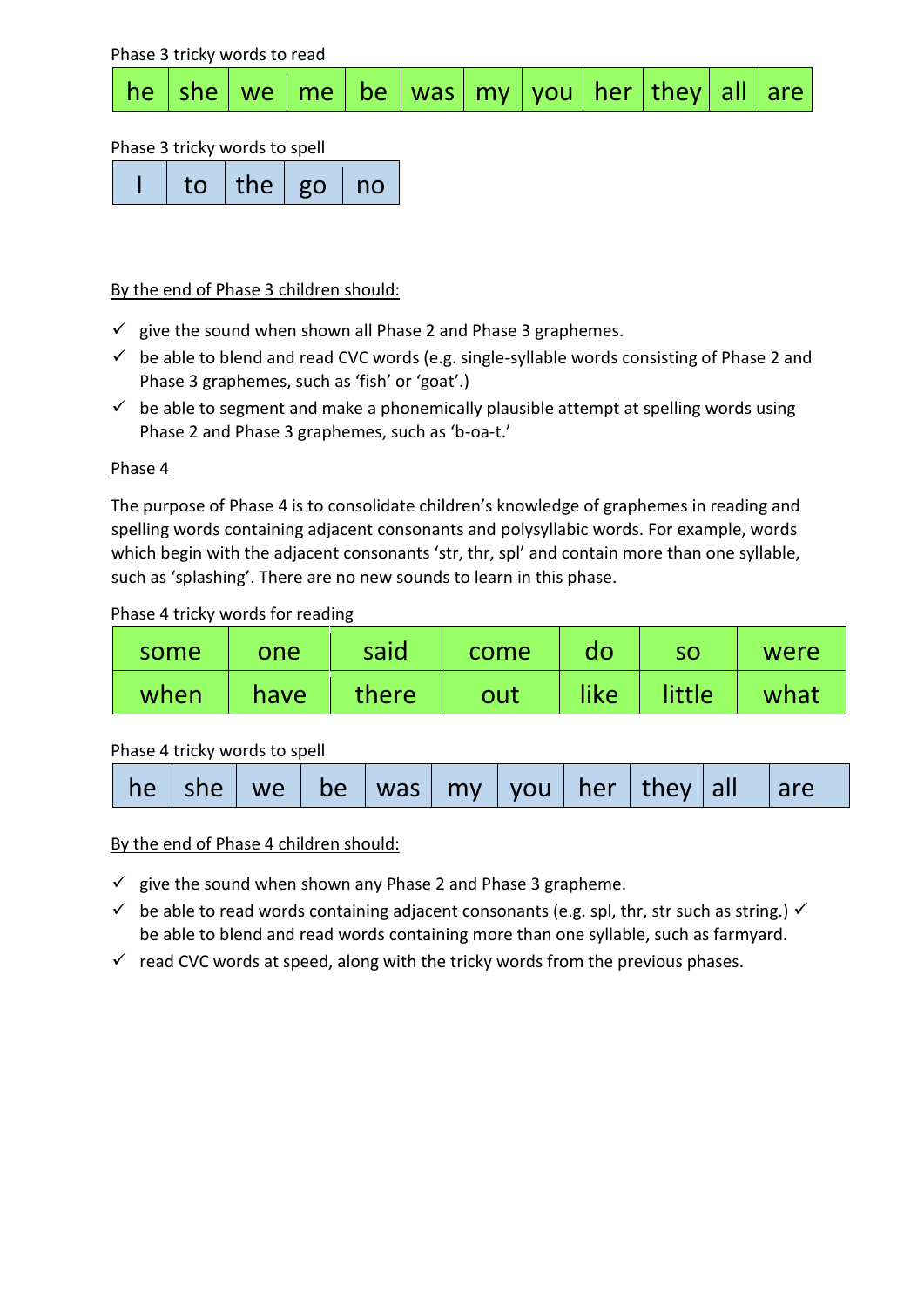## Phase 5

The purpose of Phase 5 is for children to broaden their knowledge of graphemes and phonemes for use in reading and spelling. They will learn new graphemes and alternative pronunciations for some graphemes, e.g. the 'ou' grapheme makes a different sound in the words 'mouth' and 'shoulder'. Children become quicker at recognising graphemes and at blending the phonemes they represent. When spelling words, they will learn to choose the appropriate graphemes to represent phonemes and begin to build word-specific knowledge of the spellings of words. We can teach children how to make 'best bets' (best guess) when spelling new or unfamiliar words.

| ay day  | oy boy   | wh when  | a-e make        |
|---------|----------|----------|-----------------|
| ou out  | ir girl  | ph photo | e-e these       |
| ie tie  | ue blue  | ew new   | <i>i-e like</i> |
| ea eat  | aw saw   | oe toe   |                 |
| au Paul | o-e home | u-e rule |                 |

New sounds in Phase 5:

# Alternative pronunciation for graphemes

Phase 5 introduces the idea that some graphemes can be pronounced in more than one way. E.g. the 'ch' grapheme can be pronounced in each of these ways: 'check, chef and school'.

| $\left  \text{fin find } \right $ $g$ |  | $\sqrt{g}$ got giant $\sqrt{g}$ eat bread $\sqrt{g}$ $\sqrt{g}$ yes by very |                                                                                                                          |
|---------------------------------------|--|-----------------------------------------------------------------------------|--------------------------------------------------------------------------------------------------------------------------|
|                                       |  |                                                                             | $\vert$ o $\vert$ hot cold $\vert$ ow $\vert$ cow blow $\vert$ er $\vert$ farmer her $\vert$ ch $\vert$ chin school chef |
|                                       |  |                                                                             | $\vert c \vert$ cat cent $\vert$ ie $\vert$ tie field $\vert a \vert$ hat what $\vert$ ou $\vert$ out shoulder you       |

## Phase 5 tricky words for reading

| oh   their   people   Mrs   Mr   looked   asked   called |  |  |  |  |  |
|----------------------------------------------------------|--|--|--|--|--|
|----------------------------------------------------------|--|--|--|--|--|

# Phase 5 tricky words for spelling

| said   so   Have   like   some   come   were   there |  |  |  |  |
|------------------------------------------------------|--|--|--|--|
|------------------------------------------------------|--|--|--|--|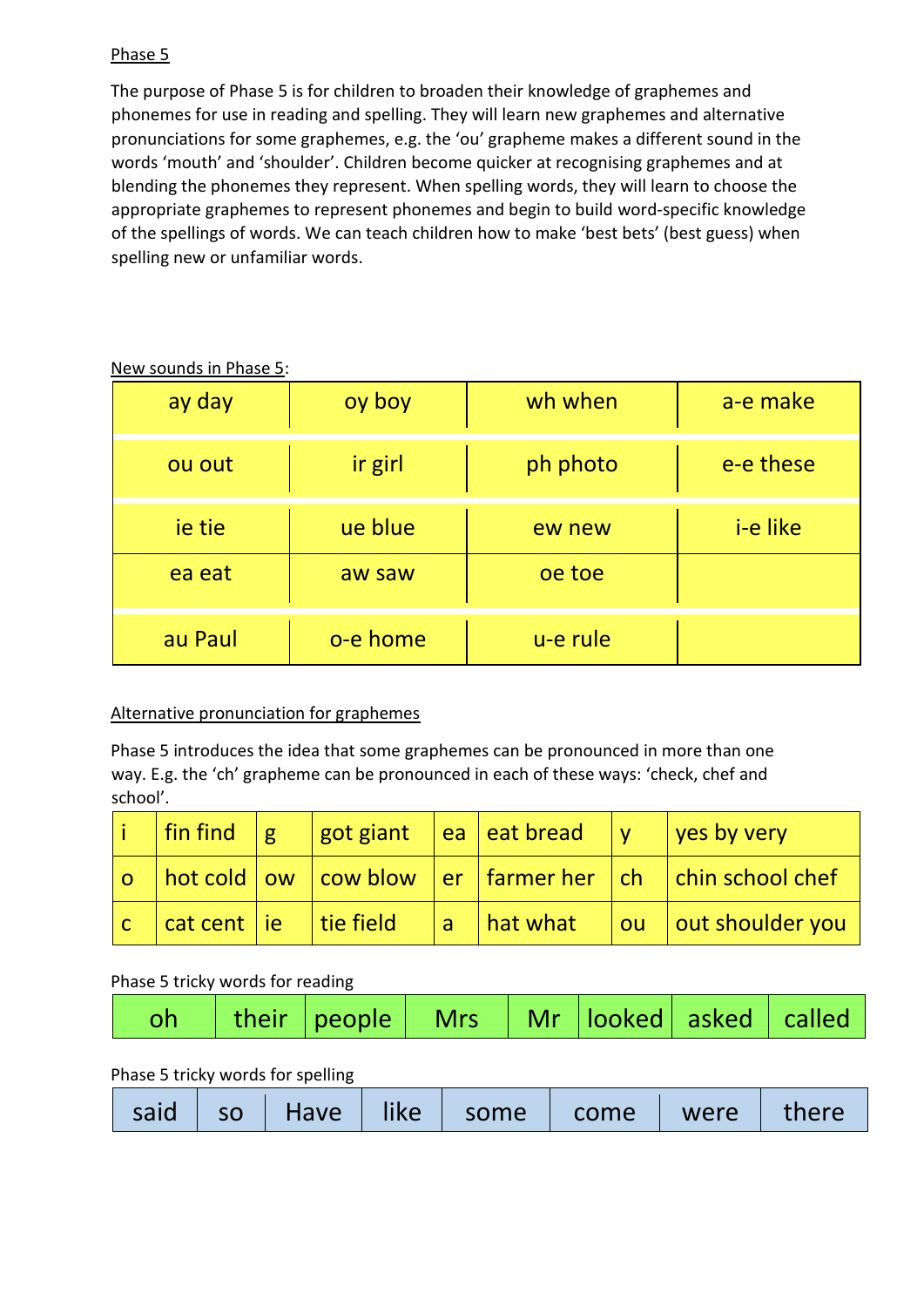### By the end of Phase 5 children should:

- $\checkmark$  give the sound when shown any grapheme that has been taught.
- $\checkmark$  for any given sound, write the common graphemes.
- $\checkmark$  apply phonic knowledge and skill as the prime approach to reading and spelling unfamiliar words that are not completely decodable.
- $\checkmark$  read and spell phonically decodable two-syllable and three-syllable words.
- $\checkmark$  read automatically all the words in the list of 100 high-frequency words.
- $\checkmark$  accurately spell most of the words in the list of 100 high-frequency words.
- $\checkmark$  Children's spellings should be phonetically plausible by the end of Phase 5.

#### Phase 6:

At the beginning of Phase 6, children will have already learnt the most popular graphemephoneme correspondences. They will be able to read many familiar words automatically. When they come across unfamiliar words they will in many cases be able to decode them quickly and quietly using their well-developed sounding and blending skills. With more complex unfamiliar words they will often be able to decode them by sounding them out. At this stage, children should be able to spell words phonemically although not always correctly. In Phase 6, the main aim is for children to become more fluent readers and more accurate spellers. Phase 6 teaches new spelling rules to help children become increasingly accurate in their writing.

## The children are taught:

- Revisit alternative spellings for each phoneme with a focus on spelling rules and 'best bet' rules.
- Spelling rules when adding -ing, -ed, est, -y to words.
- Adding suffixes -ing, -ed, -er, -est and -y to words.
- Adding suffixes -es to nouns and verbs ending in y.
- The suffixes -ment, -ness, -ful, -less and -ly.
- Letter strings: words ending in -tion, -le, -el, -al, -il.
- Letter strings: using 'or' or 'ar' after w.
- Apostrophes for contractions and possession.
- Homophones and near homophones for spelling.
- How to spell the following words as well as all the tricky words from previous phases.